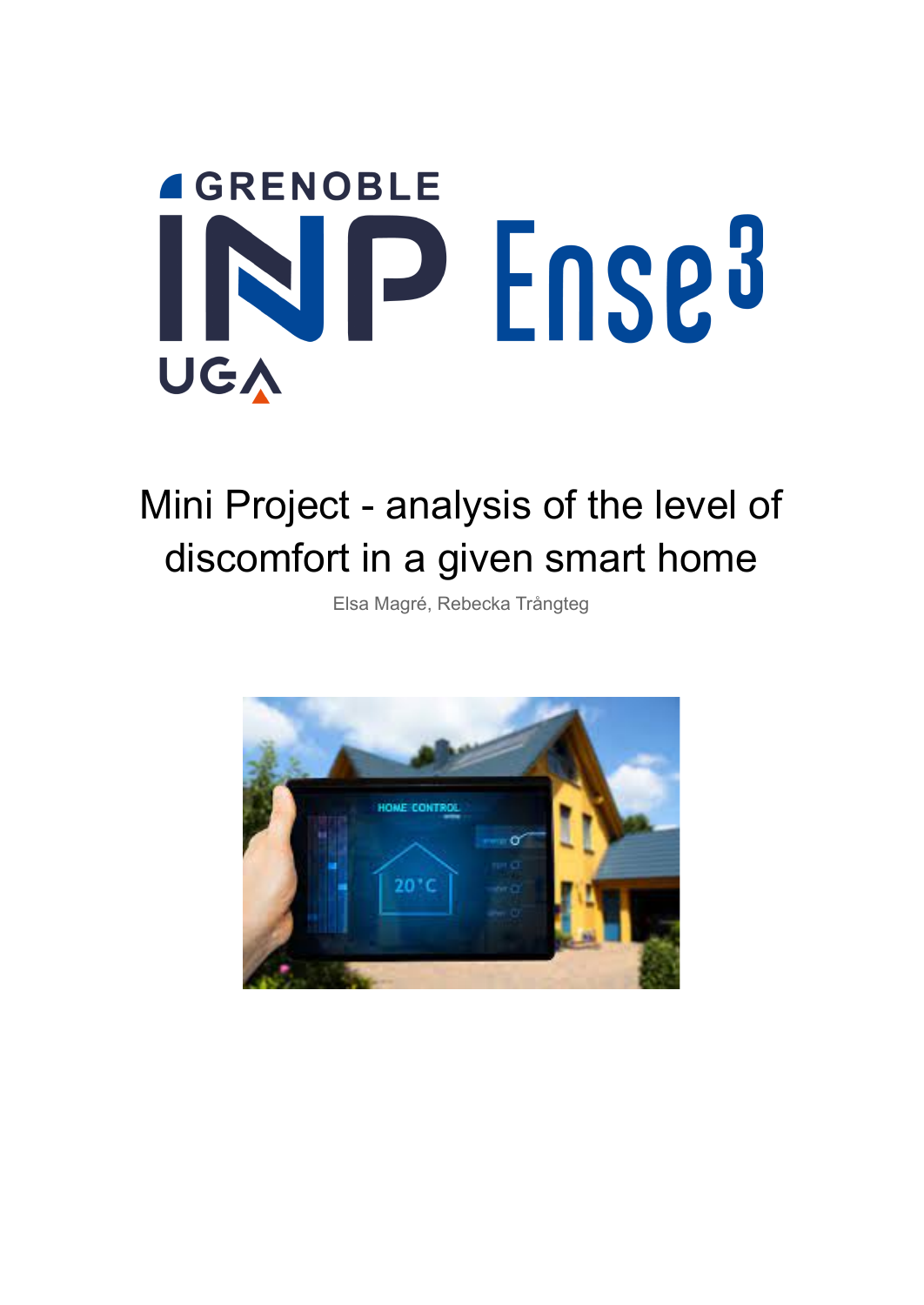## <span id="page-1-0"></span>Abstract

In a world facing climate change it is important to reduce the use of energy to minimize its environmental impacts. Since the building sector takes up a great share of the energy use it is important to make energy reducing measurements there. One key player in energy use reducements is smart sensors. Smart sensors can also be used to create a better indoor environmental quality which is important to take into consideration. In this project, the level of discomfort in a given house with given data has been examined. The given data showed that there are many parameters in the house that reach the thresholds for discomfort.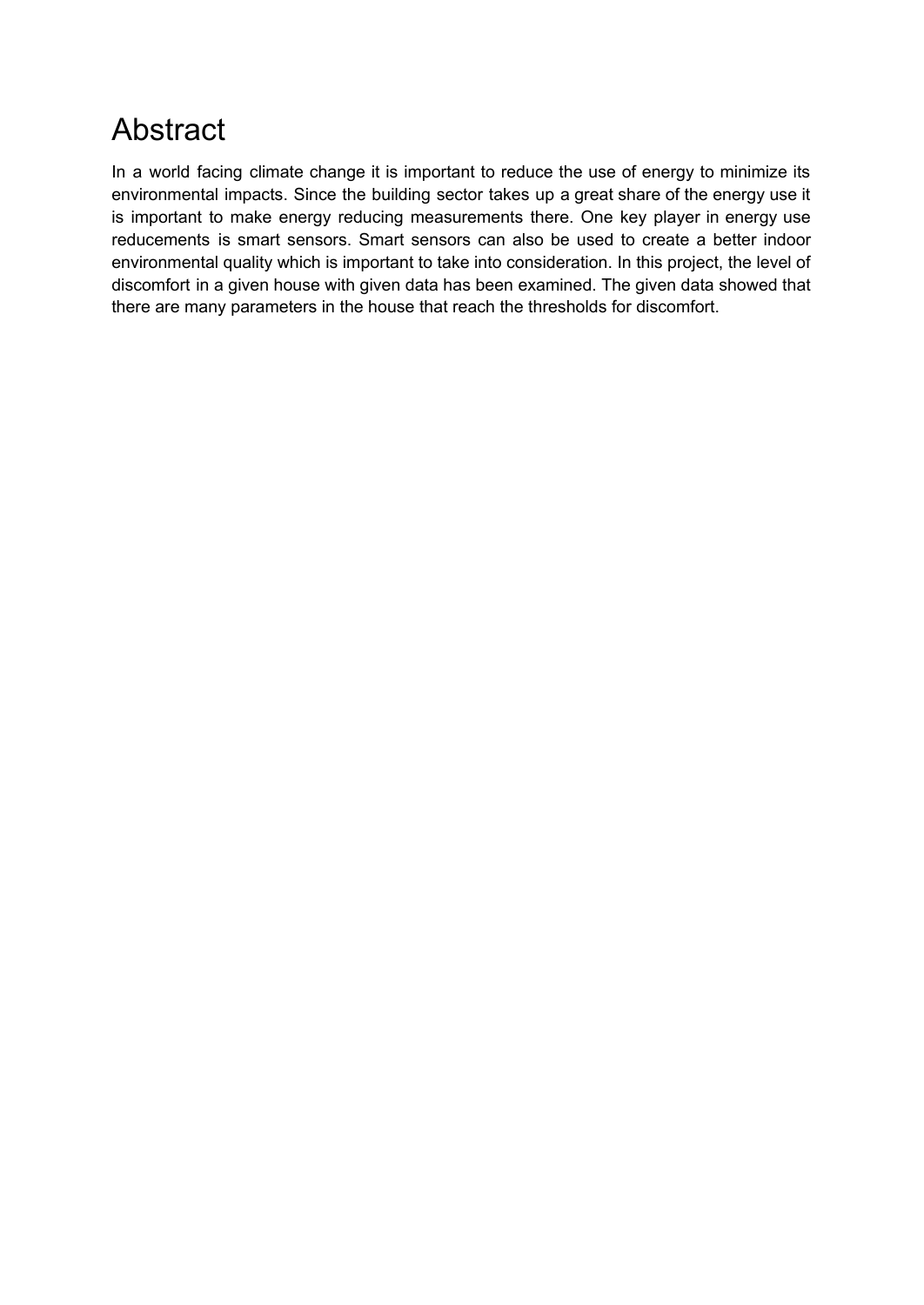## <span id="page-2-0"></span>**Contents**

| <b>Abstract</b>                                 | $\boldsymbol{2}$ |
|-------------------------------------------------|------------------|
| <b>Contents</b>                                 | 3                |
| 1. Introduction                                 | 4                |
| 2. Data collection                              | 4                |
| 3. Results from the sensor data                 | 5                |
| 3.1 CO2-levels                                  | 5                |
| 3.2 Temperatures                                | 6                |
| 3.3 Humidity                                    | 6                |
| 3.4 Noise                                       | $\overline{7}$   |
| 4. Comparison with the ideal values for comfort | 8                |
| <b>5. Conclusions</b>                           | 9                |
| <b>References</b>                               | 10               |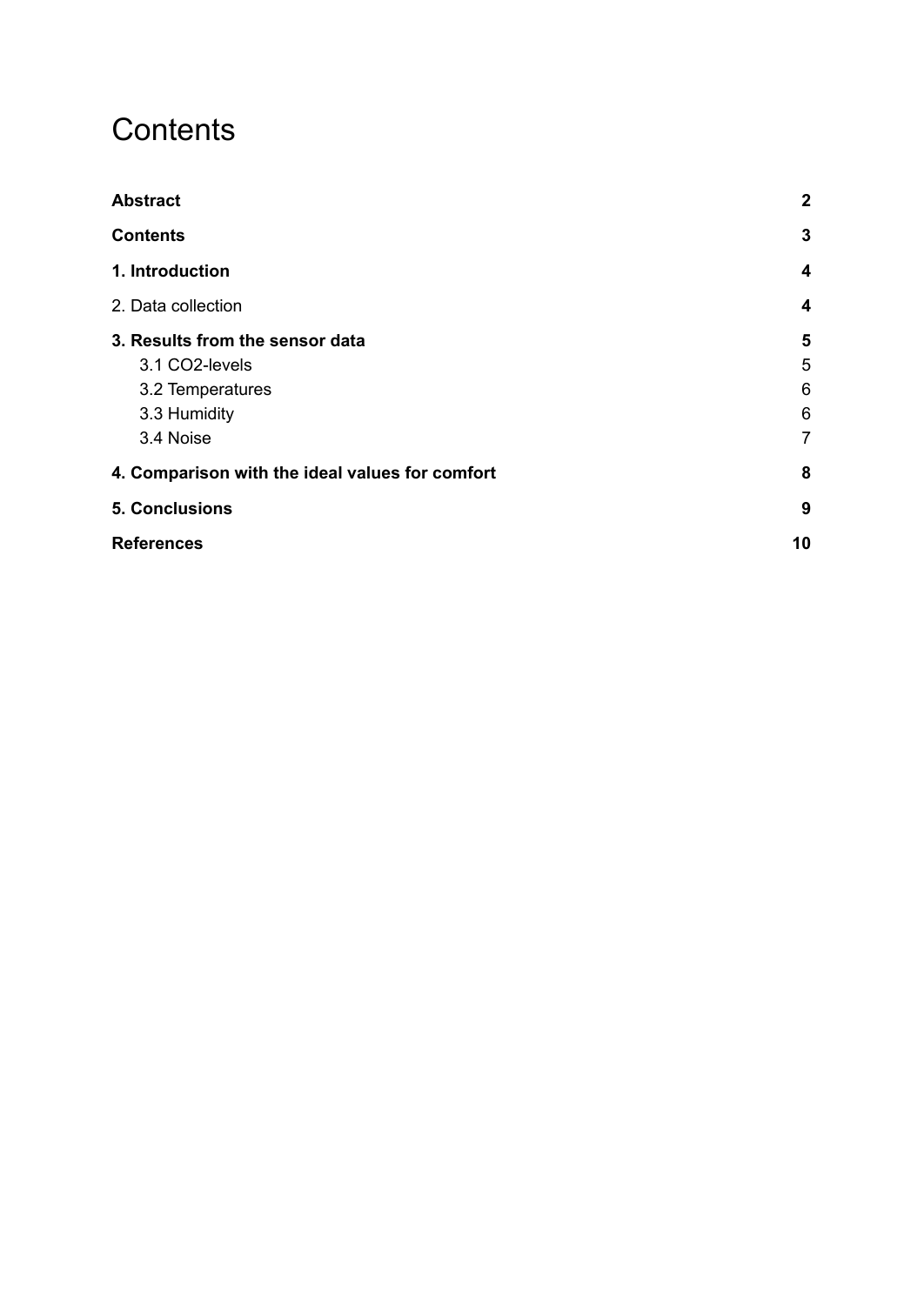## <span id="page-3-0"></span>1. Introduction

In the U.S, buildings consume 41% of the total energy. To be able to increase this amount one important part is to optimize the control of building environmental variables. These variables can be measured with smart sensors and can be temperature, humidity, CO2-level etc. Since the energy consumption in a building is directly connected to the occupants behavior, it is also important to take them into consideration while trying to reduce the energy use to minimize the building sector's environmental impact. The smart sensors can be used to create a better indoor environment quality and to better control the energy usage. Furthermore, the indoor environmental quality influences the occupants health as well as the building. Therefore, the aim in this project is to, by using data from smart sensors, analyze the level of discomfort in a given smart home. (Dong, B., et al., 2019)

## <span id="page-3-1"></span>2. Data collection

The data was collected from Grafana (Ferrari, J., 2022). We used a Python code to extract it and each data was then available in a csv file. Since the sensors were not the same for each data, we had different time steps. This is why we standardized the data by taking the mean value of each sensor for a time step of 30 minutes. Then we merged all the data into one unique excel file, which allows us to analyze them. See figure 1 for an example of the data set with the meshed data and the same time step.

| datetime            | <b>CO2</b> chambre hiver | <b>CO2 salon hiver</b> | <b>T</b> salon hiver | T chambre hiver | <b>H</b> salon hiver | <b>H</b> chambre hiver | noise hiver |
|---------------------|--------------------------|------------------------|----------------------|-----------------|----------------------|------------------------|-------------|
| 2021-12-24 00:00:00 | 1987                     | 570.5                  | 21                   | 22,46           | 45                   | 54,21                  | 37          |
| 2021-12-24 00:30:00 | 1787,896552              | 553,25                 | 21                   | 22,57           | 45                   | 52,66                  | 36,5        |
| 2021-12-24 01:00:00 | 1704.733333              | 547                    | 21                   | 22,695          | 45                   | 52,63                  | 36,75       |
| 2021-12-24 01:30:00 | 1764.724138              | 524.5                  | 21                   | 22.82666667     | 45                   | 53,37                  | 37          |
| 2021-12-24 02:00:00 | 1787.241379              | 521.25                 | 20,95                | 22,98           | 44,5                 | 53                     | 36,5        |
| 2021-12-24 02:30:00 | 1799,642857              | 506                    | 20,9                 | 23,07           | 44                   | 52,985                 | 36          |
| 2021-12-24 03:00:00 | 1804,846154              | 491                    | 20,9                 | 23,16           | 44                   | 52,87                  | 37          |
| 2021-12-24 03:30:00 | 1827,296296              | 483                    | 20,9                 |                 | 44                   | 52,95                  | 37          |
| 2021-12-24 04:00:00 | 1838,125                 | 478                    | 20,9                 | 23,25           | 44                   | 53,01                  | 37          |
| 2021-12-24 04:30:00 | 1849,185185              | 475,6666667            | 20,85                |                 | 44                   |                        | 36,5        |
| 2021-12-24 05:00:00 | 1846,137931              | 486,75                 | 20,8                 | 23,38           | 44                   | 52,73                  | 36,33333333 |
| 2021-12-24 05:30:00 | 1842,481481              | 482                    | 20,9                 |                 | 44                   |                        | 37          |
| 2021-12-24 06:00:00 | 1853,366667              | 487,5                  | 20,9                 | 23,485          | 44                   | 52,71                  | 37          |
| 2021-12-24 06:30:00 | 1393                     | 529                    | 20,95                | 23,235          | 44                   | 46,745                 | 42,5        |
| 2021-12-24 07:00:00 | 1093,035714              | 683,5                  | 21,125               | 23,15           | 44,5                 | 45,92                  | 48,5        |
| 2021-12-24 07:30:00 | 789,5925926              | 827,5                  | 21,4                 | 22,1            | 45                   | 33,535                 | 48,75       |
| 2021-12-24 08:00:00 | 460,7586207              | 879,75                 | 21,6                 | 20,486          | 45                   | 34,554                 | 53,5        |

Figure 1: Showing an extraction of the data set structure.

As can be seen in figure 1, data is missing for some time steps. The missing data was assumed to not affect the trend. There were however not considered to be any outliers that needed to be managed. That is to say, no data points that were considered to have been collected incorrectly and would have had higher and lower values than normal and would have distorted the results if they were not to be deleted.

The data was collected for one week during the summer, 19/7-21 - 25/7-21, and one week during the winter, 24/12-21 - 30/12-21. The data for the following parameters were collected for both the summer and the winter week: the CO2 level in the bedroom number 1, the CO2 level in the living room, the temperature in the living room, the temperature in the bedroom number 1, the humidity in the living room, the humidity in the bedroom number 1 and the noise in the house (living room).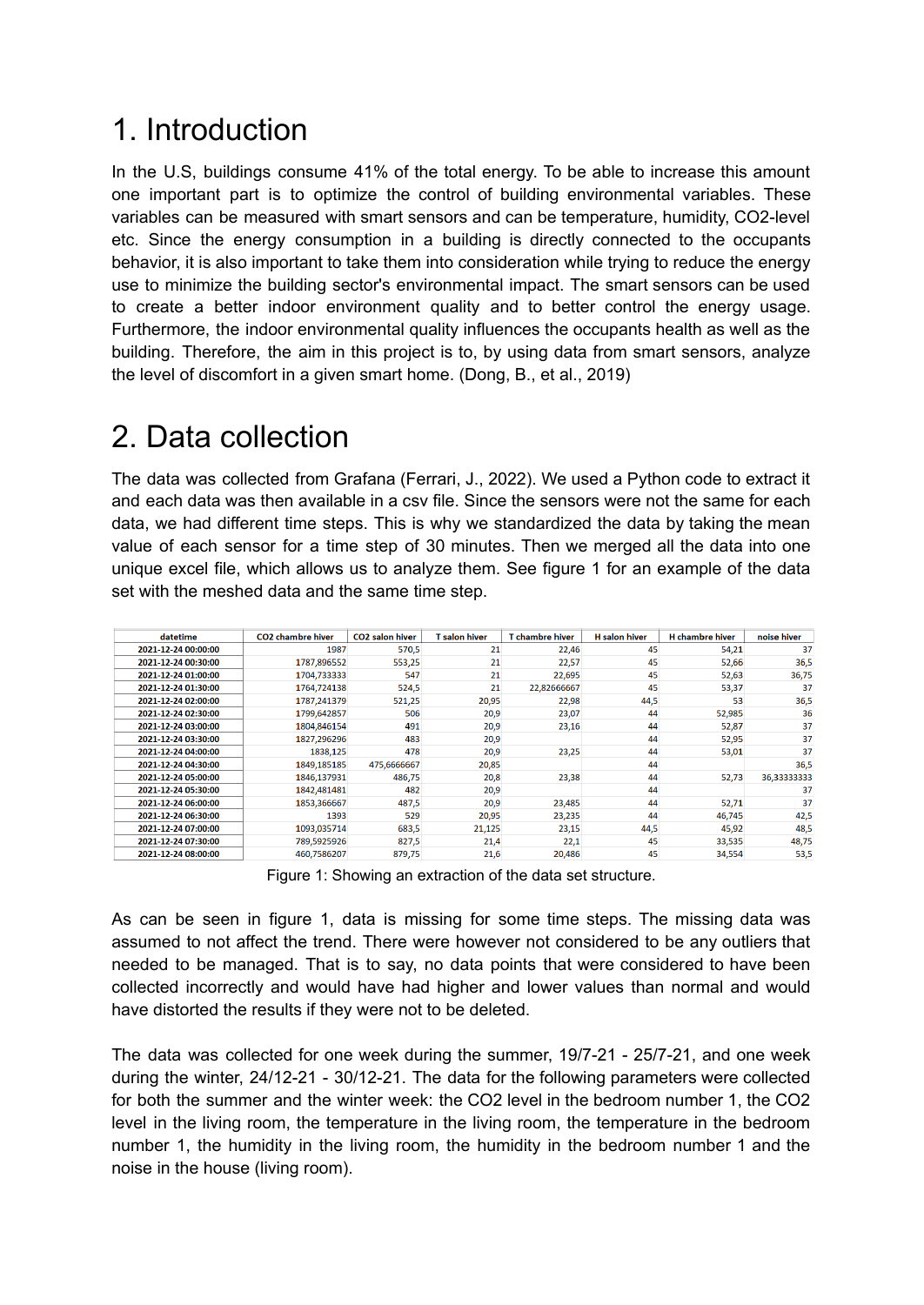## <span id="page-4-0"></span>3. Results from the sensor data

In this section the results of the collected data will be presented, which then can be used to evaluate the level of comfort in the house during summer and winter.

#### <span id="page-4-1"></span>3.1 CO2-levels

The CO2 level in the bedroom varies between 500 ppm to around 3400 ppm during the summer and between 500 ppm to around 3000 ppm during the winter week, see figure 2.



Figure 2: Showing the CO2 level in the bedroom during the summer and the winter week.

The CO2 level in the living room during the summer week is however lower than in the bedroom and varies between around 400 ppm to 1600 ppm. The CO2 level in the living room during the winter week shows similar values as during the summer week and varies between around 400 ppm to 1600 ppm, see figure 3.

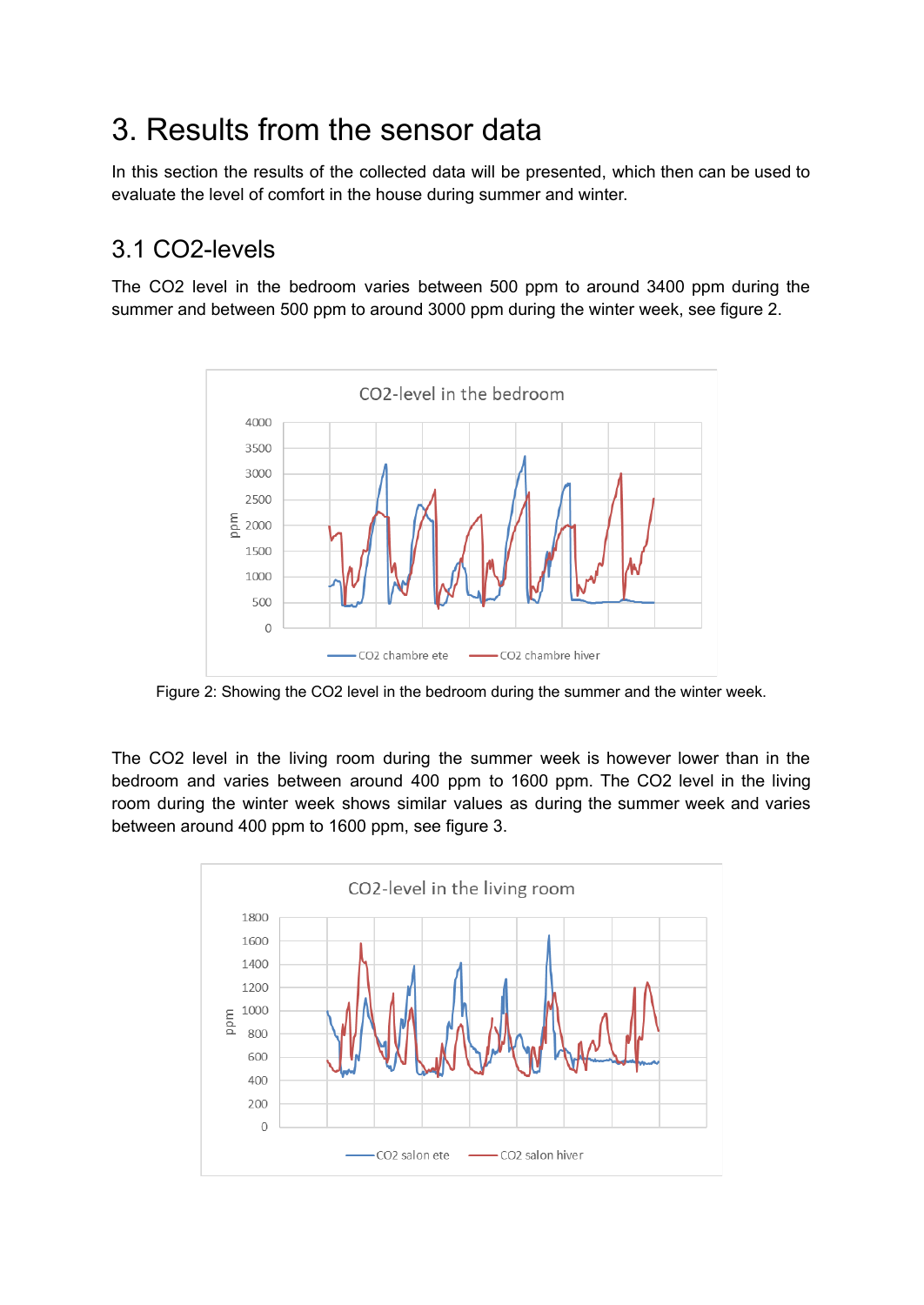Figure 3: Showing the CO2 level in the living room during the summer and the winter week.

#### <span id="page-5-0"></span>3.2 Temperatures

When it comes to temperatures, the temperature in the living room during the summer week varies between 23℃ - 27℃ and between 20,3℃ - 22,5℃ for the winter week, see figure 4.



Figure 4: Showing the temperature in the living room.

The bedroom has similar temperatures during the summer week, around 24℃ - 26,5 ℃. The temperature in the bedroom during the winter week varies around 19℃ - 24 ℃, see figure 5.



Figure 5: Showing the temperature level in the bedroom during the summer and winter week.

#### <span id="page-5-1"></span>3.3 Humidity

The humidity in the living room varies between 55-65 % during the summer week and between 42-58 % during the winter week, see figure 6.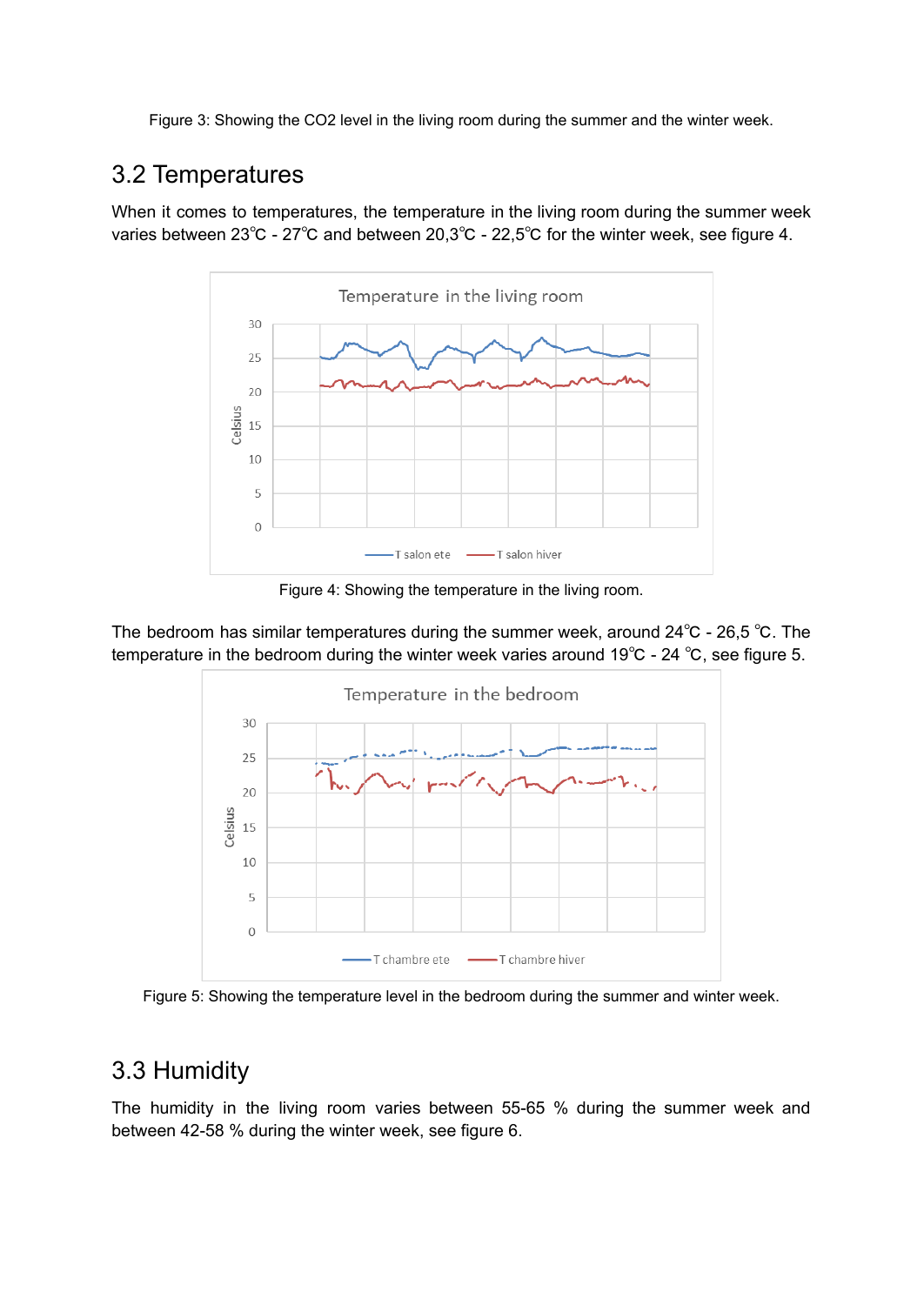

Figure 6: Showing the humidity level in the living room during the summer and winter week.

The humidity in the bedroom varies between 60-75 % during the summer week and between 35-65 % during the winter week, see figure 7.



Figure 7: Showing the humidity level in the bedroom during the summer and winter week.

There is a lack of data for the humidity in bedroom number 1. However, it is not necessary to fill in data because the trend is not affected by these data lacking.

#### <span id="page-6-0"></span>3.4 Noise

The level of noise in the house does not differ much between the summer and the winter. It varies between 38 - 62 dB for the summer week and between 38 - 68 dB for the winter week, see figure 8.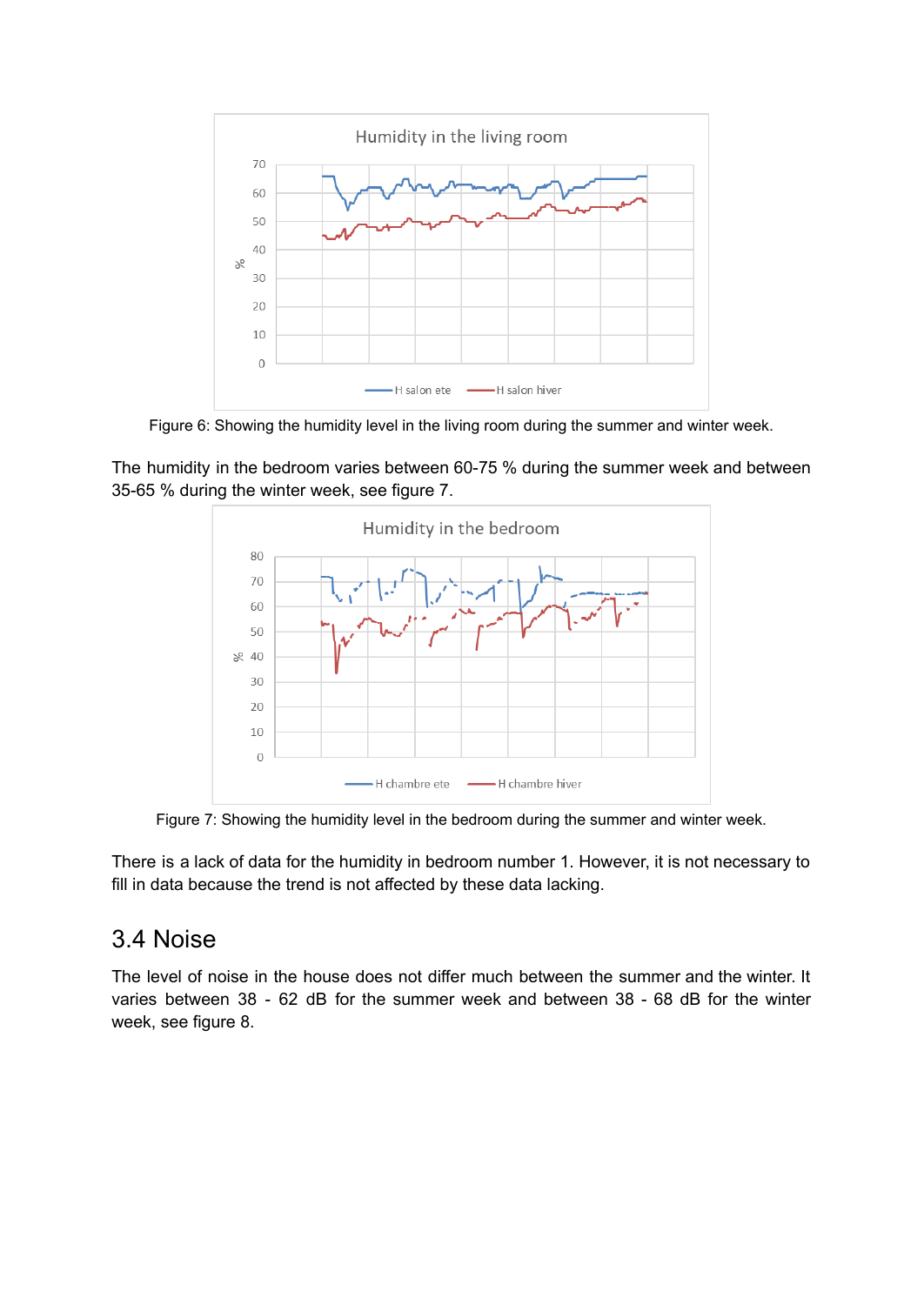

Figure 8: Showing the noise level in the house during the summer week.

### <span id="page-7-0"></span>4. Comparison with the ideal values for comfort

High levels of CO2 concentrations, above 3000 ppm, indicates improper ventilation and poor air quality in bedrooms (P. Batoga, M. Badurab, 2013). Since there are collected values during the summer week that measure up to 3400 ppm in the bedroom, the bedroom has poor air quality which can disturb the sleep. However, the highest measured value in the bedroom during the winter week is 3000 ppm and the air quality can be assumed to be sufficient. The air quality is shown to be good in the living room during both the summer and the winter week (highest value measured 1600 ppm).

The indoor temperature should be at least 18℃ to avoid health risks (Public Health England, 2014) . Since the lowest measured temperature was 19 $\degree$ C it is not too cold in the house even during the winter week. However the indoor temperature should not exceed 26 ℃ during the summer and there are both measurements over 26 °C in the bedroom and the living room (fastighetsagarna.se, 2022).

When it comes to the humidity, the recommended humidity indoors is 30-70%. Air indoors with a high humidity, humidity over 70%, can create problems (Folkhälsomyndigheten, 2005). Since the humidity varies between 60-75 % in the bedroom during the summer there could be problems.

According to WHO, the guideline values for annoyance when it comes to noise indoors are set to 50 or 55dB (WHO, n.d). Since there have been noise levels measured that are higher than 55dB there is a risk that the people living in the house are annoyed by the noise. This level of noise can be explained by the presence of children in the house, who may play together in the livingroom and by extension who create noise in this place of the house. Since the noise levels are the same in winter and in summer, there is no correlation between the noise in the living room and the season.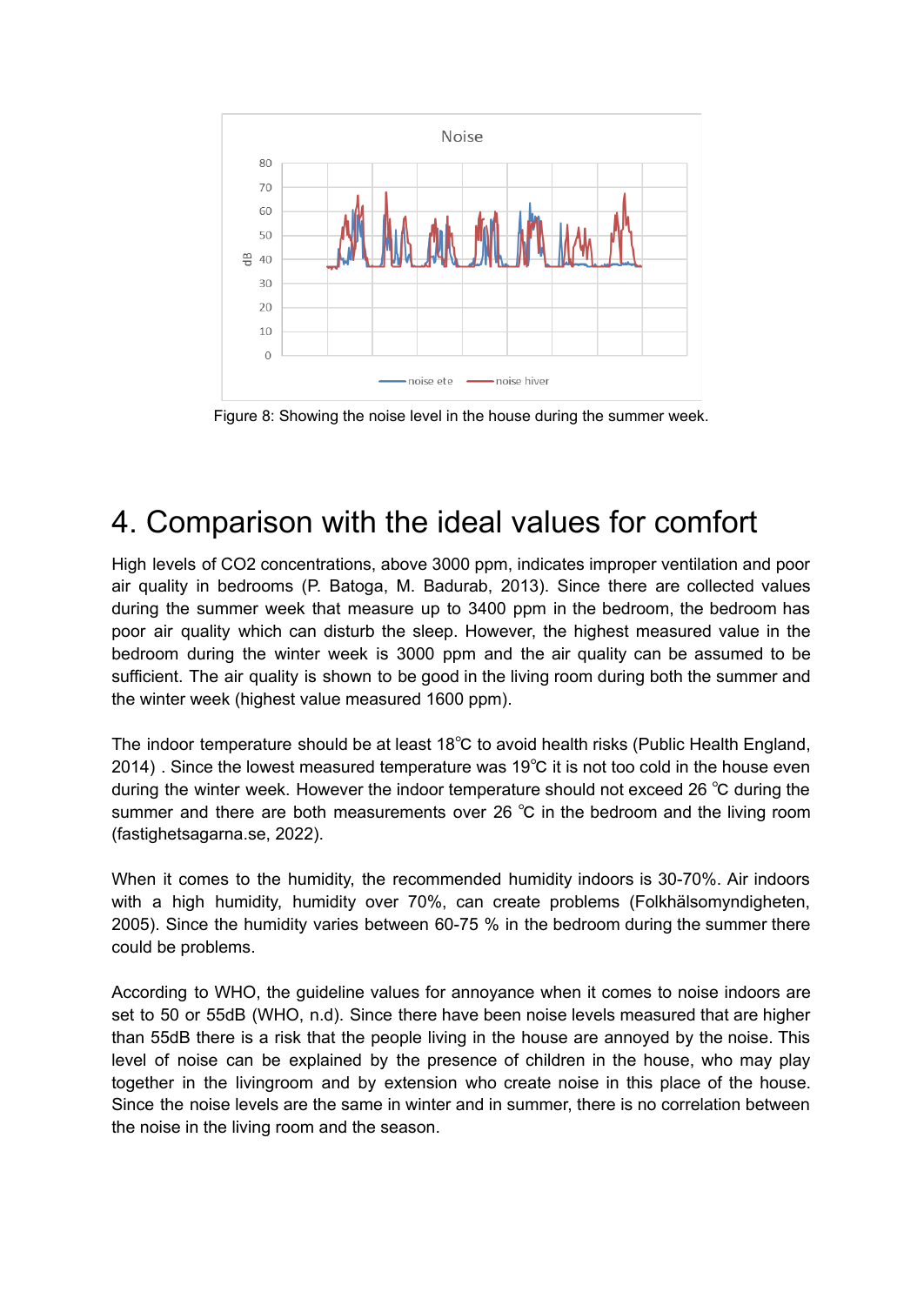## <span id="page-8-0"></span>5. Conclusions

According to the literature and the data we extracted, we can say that there is a problem with discomfort in the house. The CO2 level in the bedroom number 1, the indoor temperature during the summer, the humidity in summer, and the noise level are too high. This can affect the occupants' health.

However, some of these parameters can be improved by the occupants, for instance the CO2 level in the bedroom thanks to a regular aeration of the room.

Moreover, if the bedroom is not used (children studying in another city, guest room …) that can explain the values of humidity and CO2 level and may not impact so much the comfort of the permanent occupants of the house.